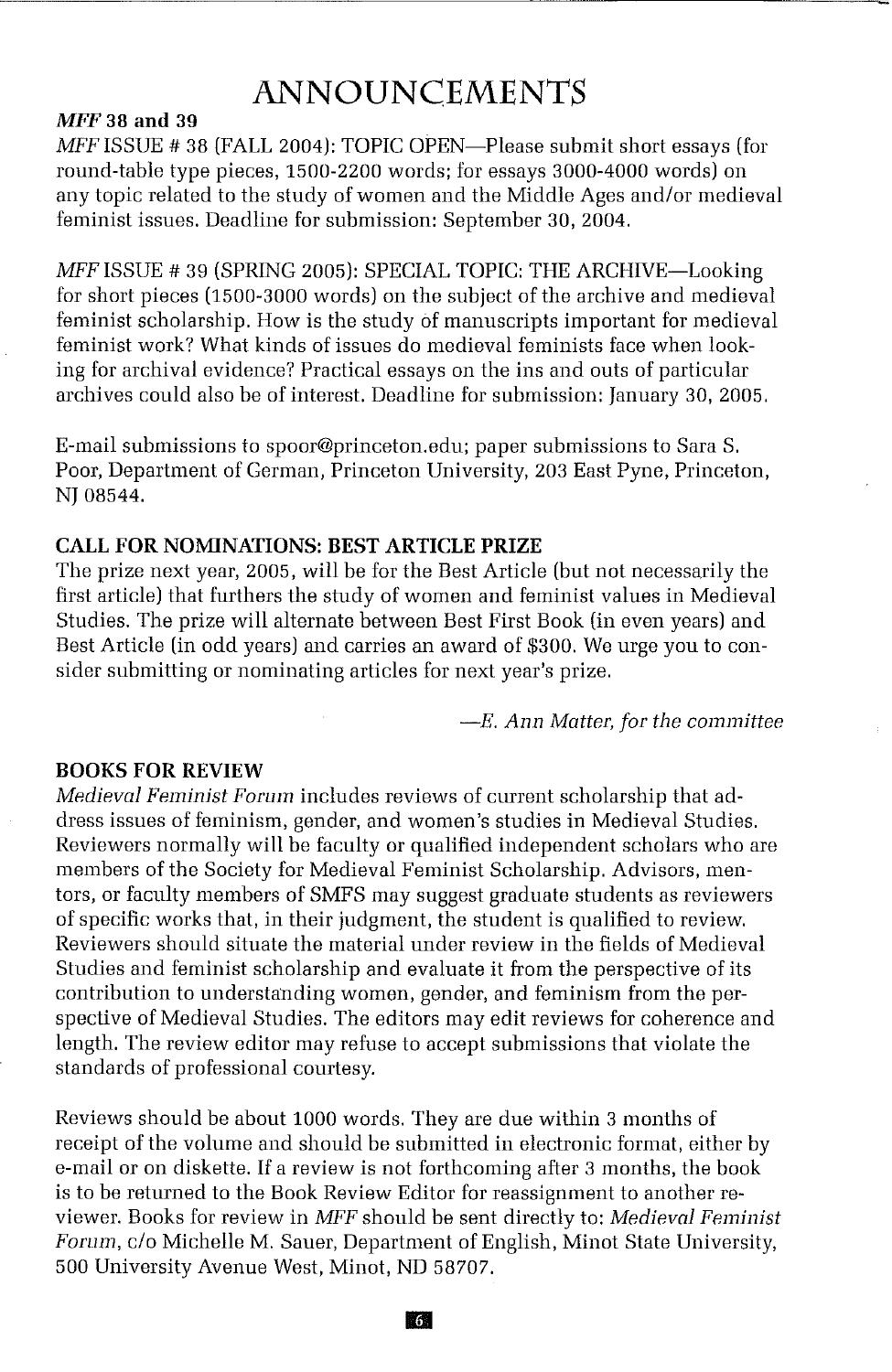Qualified persons interested in reviewing books should contact Chris Africa, Book Review editor, Mail address: 2874 Triple Crown Lane, #10, Iowa City, IA 52240. Email: chris-africa@uiowa.edu. Phone: (319) 335-5017

# **ADVISORY BOARD HAS ELECTED NEW EDITORS**

At any given time *MFF* has a team of four editors, one of whom serves as general editor for one year (this year Bonnie Wheeler), while the other three help the general editor by editing, proofreading, and consulting. The general editors will serve in this order: Bonnie Wheeler, 2003-2004; Sara Poor, 2004- 2005; Ann Matter, 2005-2006; Anne Clark Bartlett, 2006-2007. The next editors will be Miriam Shadis, 2007-08, and Felice Lifshitz, 2008-09,

# **REACHING THE ADVISORY BOARD AND SMFS OFFICERS**

Names and E-mail addresses of the current officers of SMFS, and editors and advisory board of *MFF,* follow. Please contact them with your questions, suggestions, or initiatives!

# **• SMFS Officers:**

President (2003-5): E. Ann Matter amatter@ccat.sas.upenn.edu Vice President (2003-5): Monica Green Monica.Green@asu,edu Secretary Treasurer (2003-5): Nathalie Grinnell grinnellns@wofford.edu

## **• Managing Editors:**

Gina Psaki (1996-2004) rpsaki@uoregon.edu

Michelle Sauer (2004-2009) michelle.sauer@minotstateu.edu

# **• Advisory Board Members:**

Lisa Bitel (2004) bitel@usc.edu

Virginia Blanton (2006) blantonv@umkc.edu

Dawn Bratsch-Prince (2004) deprince@iastate.edu

E. Jane Burns (founding editor) ejburns@email.unc.edu

Montserrat Cabré (2005) cabrem@unican.es

Susannah Chewning (2006) chewning@ucc.edu

Theresa Earenfight (2006) THERESA@seattleu.edu

Felice Lifshitz (2006) lifshitz@fiu.edu

Bruce Holsinger (2005) holsinge@stripe.colorado.edu

Caroline Jewers (2004) cjewers@ku.edu

Amy Livingstone (2004) alivingstone@wittenberg.edu

Paula Rieder (2006) riederpm@unk.edu

Elizabeth Robertson (founding editor) roberte@spot.colorado.edu

Miriam Shadis (2006) shadis@ohiou.edu

Bonnie Wheeler (2004) bwheeler@mail.smu.edu

# **• Graduate Student Representatives:**

Jennifer Borland (2006) jborland@stanford.edu

Jen Gonyer-Donohue (2006) jengd@u.washington.edu

Myra Struckmeyer (2006) struckme@email.unc.edu